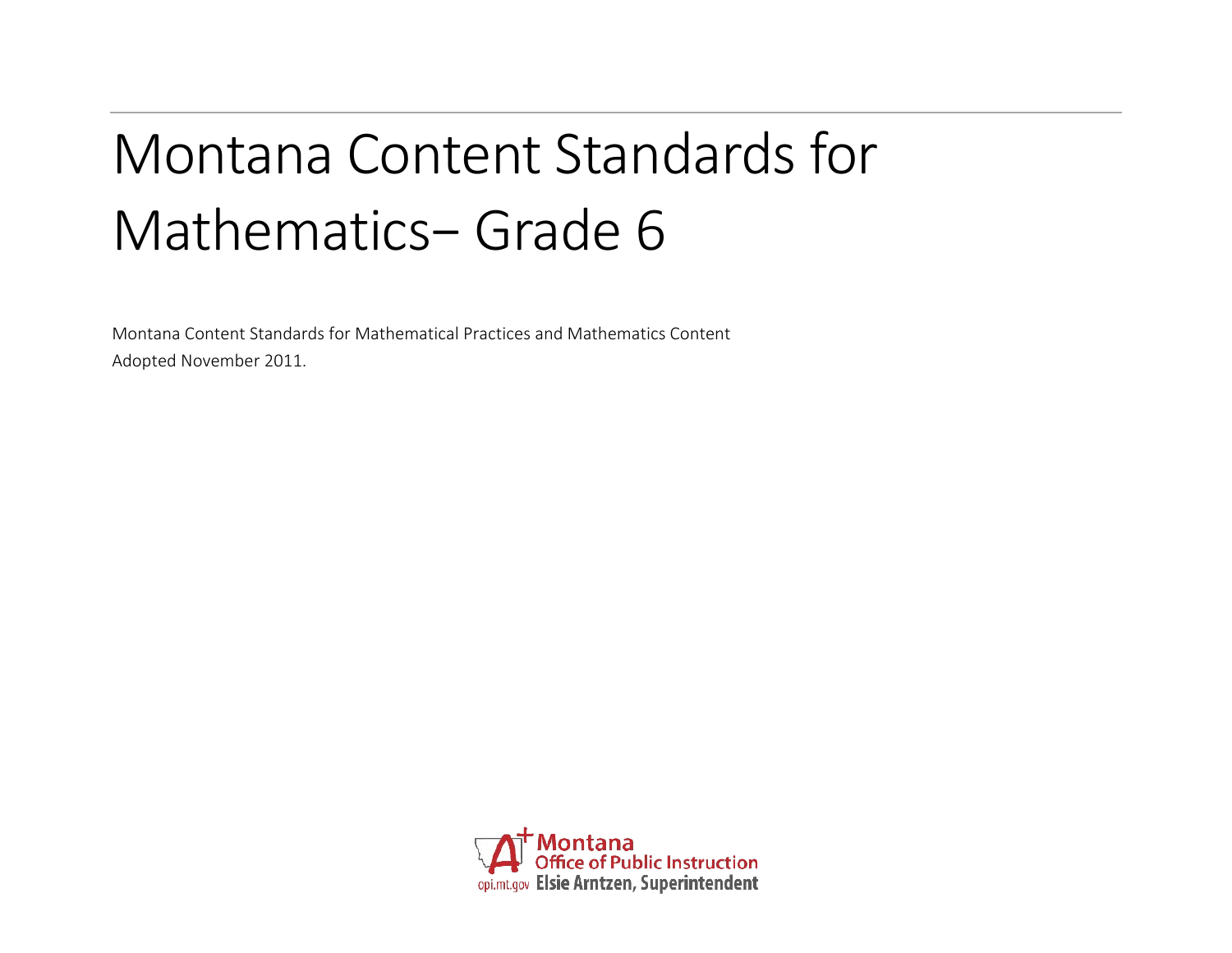(Adopted November 2011)

## **Contents**

#### **Accommodation statement for publications**

The OPI is committed to providing reasonable accommodations to people with disabilities. If you need a reasonable accommodation, require an alternate format, or have questions concerning accessibility, contact the OPI ADA Coordinator, 406-444-3161*,* [opiada@mt.gov,](mailto:opiada@mt.gov) TTY 406-444-0235.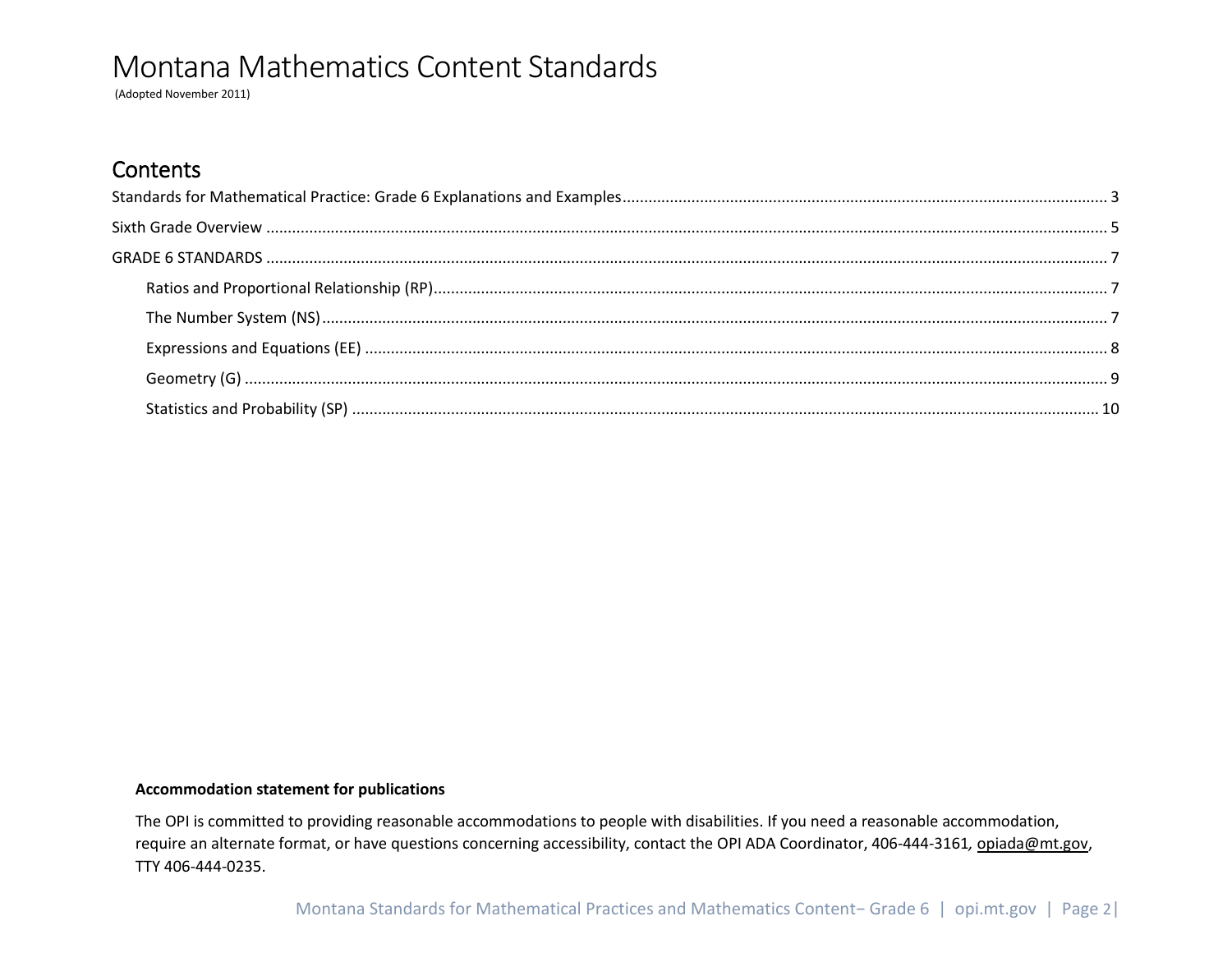(Adopted November 2011)

# <span id="page-2-0"></span>Standards for Mathematical Practice: Grade 6 Explanations and Examples

| <b>Standards</b>           | <b>Explanations and Examples</b>                                                                                                                                        |  |  |  |  |  |
|----------------------------|-------------------------------------------------------------------------------------------------------------------------------------------------------------------------|--|--|--|--|--|
| Students are expected to:  | The Standards for Mathematical Practice describe ways in which students ought to engage with the subject matter as they<br>grow in mathematical maturity and expertise. |  |  |  |  |  |
| 6.MP.1. Make sense of      | In grade 6, students solve problems involving ratios and rates and discuss how they solved them. Students solve real world                                              |  |  |  |  |  |
| problems and persevere in  | problems through the application of algebraic and geometric concepts. Students seek the meaning of a problem and look for                                               |  |  |  |  |  |
| solving them.              | efficient ways to represent and solve it. They may check their thinking by asking themselves, "What is the most efficient way                                           |  |  |  |  |  |
|                            | to solve the problem?", "Does this make sense?", and "Can I solve the problem in a different way?"                                                                      |  |  |  |  |  |
| 6.MP.2. Reason abstractly  | In grade 6, students represent a wide variety of real world contexts through the use of real numbers and variables in                                                   |  |  |  |  |  |
| and quantitatively.        | mathematical expressions, equations, and inequalities. Students contextualize to understand the meaning of the number or                                                |  |  |  |  |  |
|                            | variable as related to the problem and decontextualize to manipulate symbolic representations by applying properties of                                                 |  |  |  |  |  |
|                            | operations.                                                                                                                                                             |  |  |  |  |  |
| 6.MP.3. Construct viable   | In grade 6, students construct arguments using verbal or written explanations accompanied by expressions, equations,                                                    |  |  |  |  |  |
| arguments and critique the | inequalities, models, and graphs, tables, and other data displays (i.e. box plots, dot plots, histograms, etc.). They further                                           |  |  |  |  |  |
| reasoning of others.       | refine their mathematical communication skills through mathematical discussions in which they critically evaluate their own                                             |  |  |  |  |  |
|                            | thinking and the thinking of other students. They pose questions like "How did you get that?", "Why is that true?" "Does that                                           |  |  |  |  |  |
|                            | always work?" They explain their thinking to others and respond to others' thinking.                                                                                    |  |  |  |  |  |
| 6.MP.4. Model with         | In grade 6, students model problem situations symbolically, graphically, tabularly, and contextually. Students form                                                     |  |  |  |  |  |
| mathematics.               | expressions, equations, or inequalities from real world contexts and connect symbolic and graphical representations.                                                    |  |  |  |  |  |
|                            | Students begin to explore covariance and represent two quantities simultaneously. Students use number lines to compare                                                  |  |  |  |  |  |
|                            | numbers and represent inequalities. They use measures of center and variability and data displays (i.e. box plots and                                                   |  |  |  |  |  |
|                            | histograms) to draw inferences about and make comparisons between data sets. Students need many opportunities to                                                        |  |  |  |  |  |
|                            | connect and explain the connections between the different representations. They should be able to use all of these                                                      |  |  |  |  |  |
|                            | representations as appropriate to a problem context.                                                                                                                    |  |  |  |  |  |
| 6.MP.5. Use appropriate    | Students consider available tools (including estimation and technology) when solving a mathematical problem and decide                                                  |  |  |  |  |  |
| tools strategically.       | when certain tools might be helpful. For instance, students in grade 6 may decide to represent similar data sets using dot                                              |  |  |  |  |  |
|                            | plots with the same scale to visually compare the center and variability of the data. Additionally, students might use physical                                         |  |  |  |  |  |
|                            | objects or applets to construct nets and calculate the surface area of three-dimensional figures.                                                                       |  |  |  |  |  |
| 6.MP.6. Attend to          | In grade 6, students continue to refine their mathematical communication skills by using clear and precise language in their                                            |  |  |  |  |  |
| precision.                 | discussions with others and in their own reasoning. Students use appropriate terminology when referring to rates, ratios,                                               |  |  |  |  |  |
|                            | geometric figures, data displays, and components of expressions, equations or inequalities.                                                                             |  |  |  |  |  |
| 6.MP.7. Look for and make  | Students routinely seek patterns or structures to model and solve problems. For instance, students recognize patterns that                                              |  |  |  |  |  |
| use of structure.          | exist in ratio tables recognizing both the additive and multiplicative properties. Students apply properties to generate                                                |  |  |  |  |  |
|                            | equivalent expressions                                                                                                                                                  |  |  |  |  |  |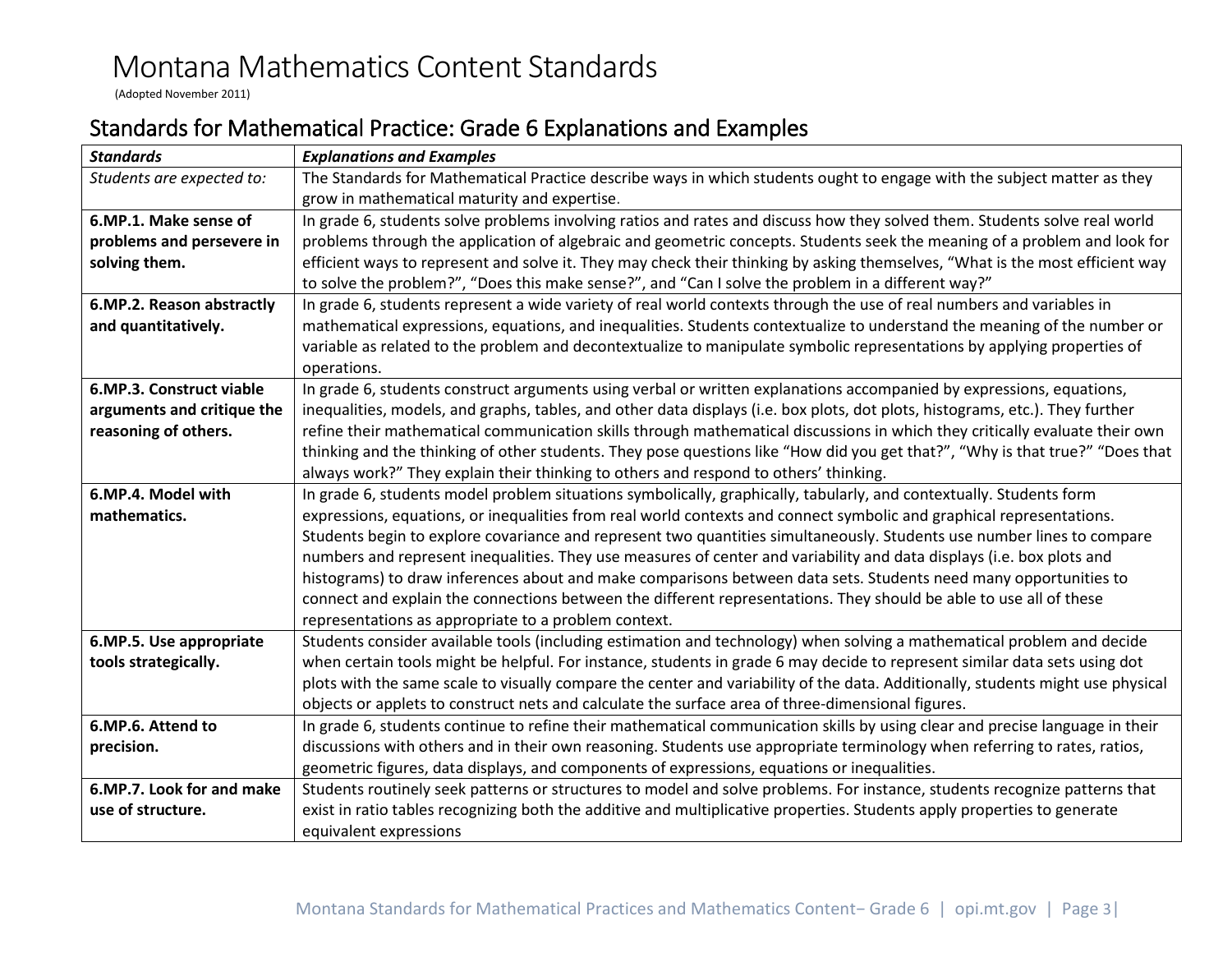(Adopted November 2011)

# Standards for Mathematical Practice: Grade 6 Explanations and Examples

|                       | (i.e. $6 + 2x = 2(3 + x)$ by distributive property) and solve equations (i.e. $2c + 3 = 15$ , $2c = 12$ by subtraction property of<br>equality; c=6 by division property of equality). Students compose and decompose two- and three-dimensional figures to |  |  |  |  |
|-----------------------|-------------------------------------------------------------------------------------------------------------------------------------------------------------------------------------------------------------------------------------------------------------|--|--|--|--|
|                       | solve real world problems involving area and volume.                                                                                                                                                                                                        |  |  |  |  |
| 6.MP.8. Look for and  | In grade 6, students use repeated reasoning to understand algorithms and make generalizations about patterns. During                                                                                                                                        |  |  |  |  |
| express regularity in | multiple opportunities to solve and model problems, they may notice that $a/b \div c/d = ad/bc$ and construct other examples                                                                                                                                |  |  |  |  |
| repeated reasoning.   | and models that confirm their generalization. Students connect place value and their prior work with operations to<br>understand algorithms to fluently divide multi-digit numbers and perform all operations with multi-digit decimals. Students           |  |  |  |  |
|                       | informally begin to make connections between covariance, rates, and representations showing the relationships between<br>quantities.                                                                                                                        |  |  |  |  |

*Adapted from Explanations and Examples Grade 6 produced by the Arizona Department of Education Standards and Assessment Division*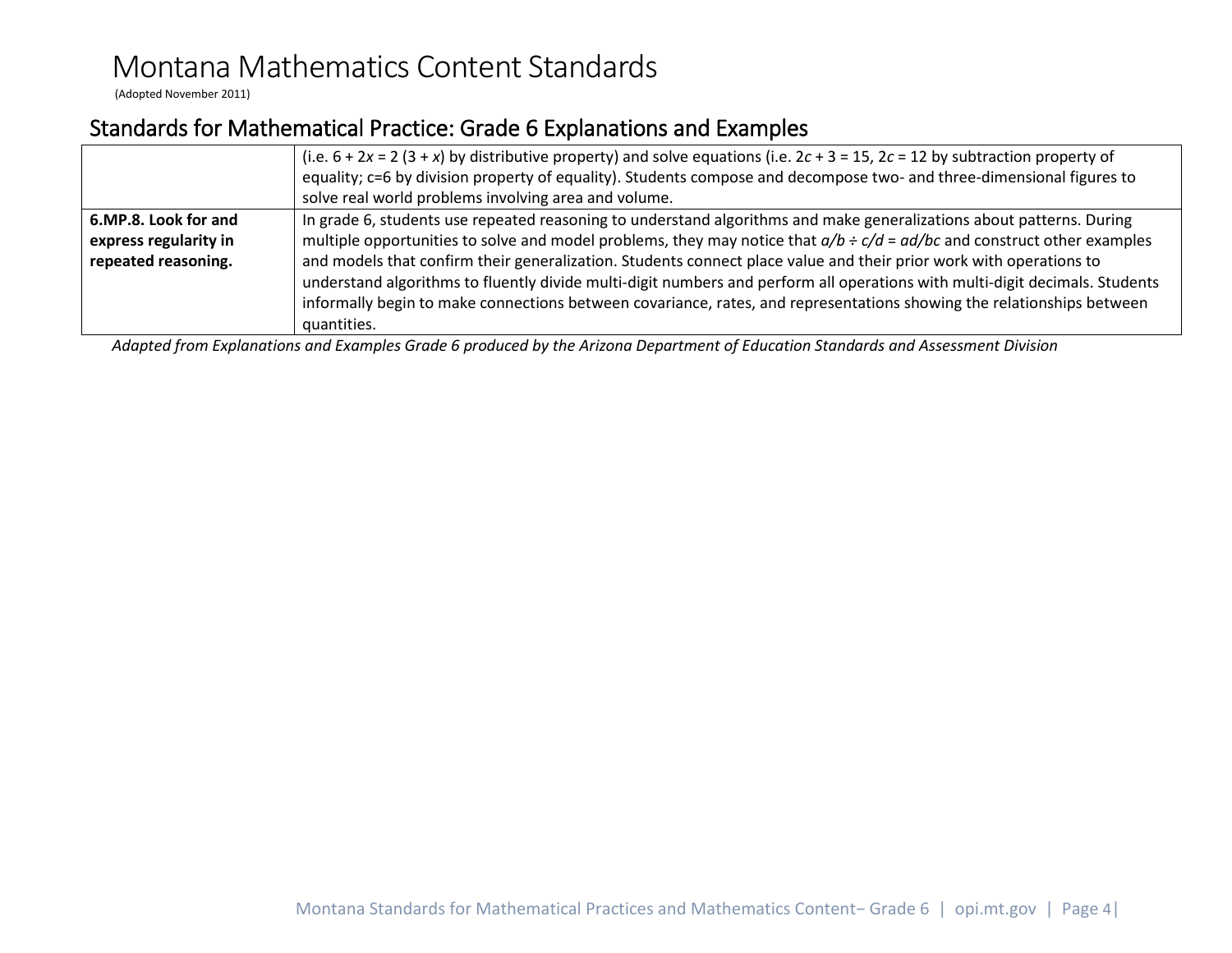(Adopted November 2011)

## <span id="page-4-0"></span>Sixth Grade Overview

| <b>Domains</b>                          | Ratios &<br>Proportional<br>Relationships                                                                                             | <b>The Number System</b>                                                                                                                                                                                                                              | <b>Expressions and Equations</b>                                                                                                                                                                  | Geometry                                                                                           | <b>Statistics and</b><br>Probability                                                                    |
|-----------------------------------------|---------------------------------------------------------------------------------------------------------------------------------------|-------------------------------------------------------------------------------------------------------------------------------------------------------------------------------------------------------------------------------------------------------|---------------------------------------------------------------------------------------------------------------------------------------------------------------------------------------------------|----------------------------------------------------------------------------------------------------|---------------------------------------------------------------------------------------------------------|
| <b>Clusters</b>                         | • Understand ratio<br>concepts and<br>use ratio<br>reasoning to<br>solve problems                                                     | • Apply and extend previous understandings<br>of multiplication and division to divide<br>fractions by fractions<br>•Compute fluently with multi-digit numbers<br>and find common factors and multiples<br>• Apply and extend previous understandings | Apply and extend previous<br>understandings of arithmetic to<br>algebraic expressions<br>Reason about and solve one-<br>variable equations and inequalities<br>Represent and analyze quantitative | Solve real-world<br>and mathematical<br>problems<br>involving area,<br>surface area, and<br>volume | Develop<br>understanding of<br>statistical<br>variability<br>Summarize and<br>describe<br>distributions |
|                                         |                                                                                                                                       | of numbers to the system of rational<br>numbers                                                                                                                                                                                                       | relationships between dependent<br>and independent variables                                                                                                                                      |                                                                                                    |                                                                                                         |
| <b>Mathematical</b><br><b>Practices</b> | Make sense of problems and<br>Construct viable arguments and<br>3.<br>persevere in solving them.<br>critique the reasoning of others. |                                                                                                                                                                                                                                                       | Use appropriate tools<br>strategically.                                                                                                                                                           | Look for and make use of structure.<br>Look for and express regularity in<br>8.                    |                                                                                                         |
|                                         | Reason abstractly and<br>quantitatively.                                                                                              | Model with mathematics.<br>4.                                                                                                                                                                                                                         | Attend to precision.<br>6.                                                                                                                                                                        | repeated reasoning.                                                                                |                                                                                                         |

In Grade 6, instructional time should focus on four critical areas:

### *1. Connecting ratio and rate to whole number multiplication and division and using concepts of ratio and rate to solve problems*

- Students use reasoning about multiplication and division to solve ratio and rate problems about quantities. By viewing equivalent ratios and rates as deriving from, and extending, pairs of rows (or columns) in the multiplication table, and by analyzing simple drawings that indicate the relative size of quantities, students connect their understanding of multiplication and division with ratios and rates. Thus students expand the scope of problems for which they can use multiplication and division to solve problems, and they connect ratios and fractions. Students solve a wide variety of problems involving ratios and rates.
- *2. Completing understanding of division of fractions and extending the notion of number to the system of rational numbers, which includes negative numbers* 
	- Students use the meaning of fractions, the meanings of multiplication and division, and the relationship between multiplication and division to understand and explain why the procedures for dividing fractions make sense. Students use these operations to solve problems. Students extend their previous understandings of number and the ordering of numbers to the full system of rational numbers, which includes negative rational numbers, and in particular negative integers. They reason about the order and absolute value of rational numbers and about the location of points in all four quadrants of the coordinate plane.
- *3. Writing, interpreting, and using expressions and equations*
	- Students understand the use of variables in mathematical expressions. They write expressions and equations that correspond to given situations, evaluate expressions, and use expressions and formulas to solve problems. Students understand that expressions in different forms can be equivalent, and they use the properties of operations to rewrite expressions in equivalent forms. Students know that the solutions of an equation are the values of the variables that make the equation true. Students use properties of operations and the idea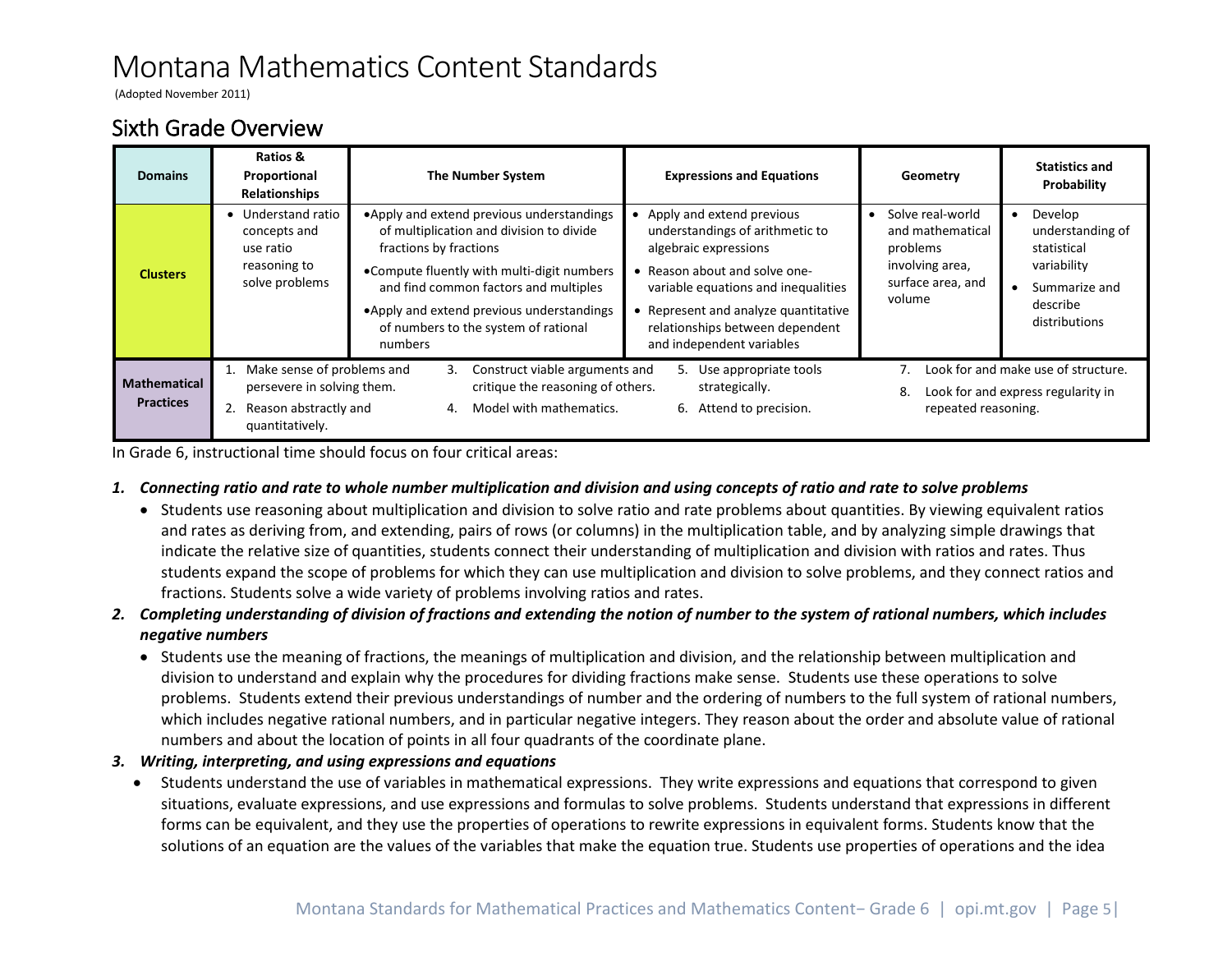(Adopted November 2011)

of maintaining the equality of both sides of an equation to solve simple one-step equations. Students construct and analyze tables, such as tables of quantities that are in equivalent ratios, and they use equations (such as 3*x* = *y*) to describe relationships between quantities.

#### *4. Developing understanding of statistical thinking*

• Building on and reinforcing their understanding of number, students begin to develop their ability to think statistically. Students recognize that a data distribution may not have a definite center and that different ways to measure center yield different values. The median measures center in the sense that it is roughly the middle value. The mean measures center in the sense that it is the value that each data point would take on if the total of the data values were redistributed equally, and also in the sense that it is a balance point. Students recognize that a measure of variability (interquartile range or mean absolute deviation) can also be useful for summarizing data because two very different sets of data can have the same mean and median yet be distinguished by their variability. Students learn to describe and summarize numerical data sets, identifying clusters, peaks, gaps, and symmetry, considering the context in which the data were collected.

Students in Grade 6 also build on their work with area in elementary school by reasoning about relationships among shapes to determine area, surface area, and volume. They find areas of right triangles, other triangles, and special quadrilaterals by decomposing these shapes, rearranging or removing pieces, and relating the shapes to rectangles. Using these methods, students discuss, develop, and justify formulas for areas of triangles and parallelograms. Students find areas of polygons and surface areas of prisms and pyramids by decomposing them into pieces whose area they can determine. They reason about right rectangular prisms with fractional side lengths to extend formulas for the volume of a right rectangular prism to fractional side lengths. They prepare for work on scale drawings and constructions in Grade 7 by drawing polygons in the coordinate plane.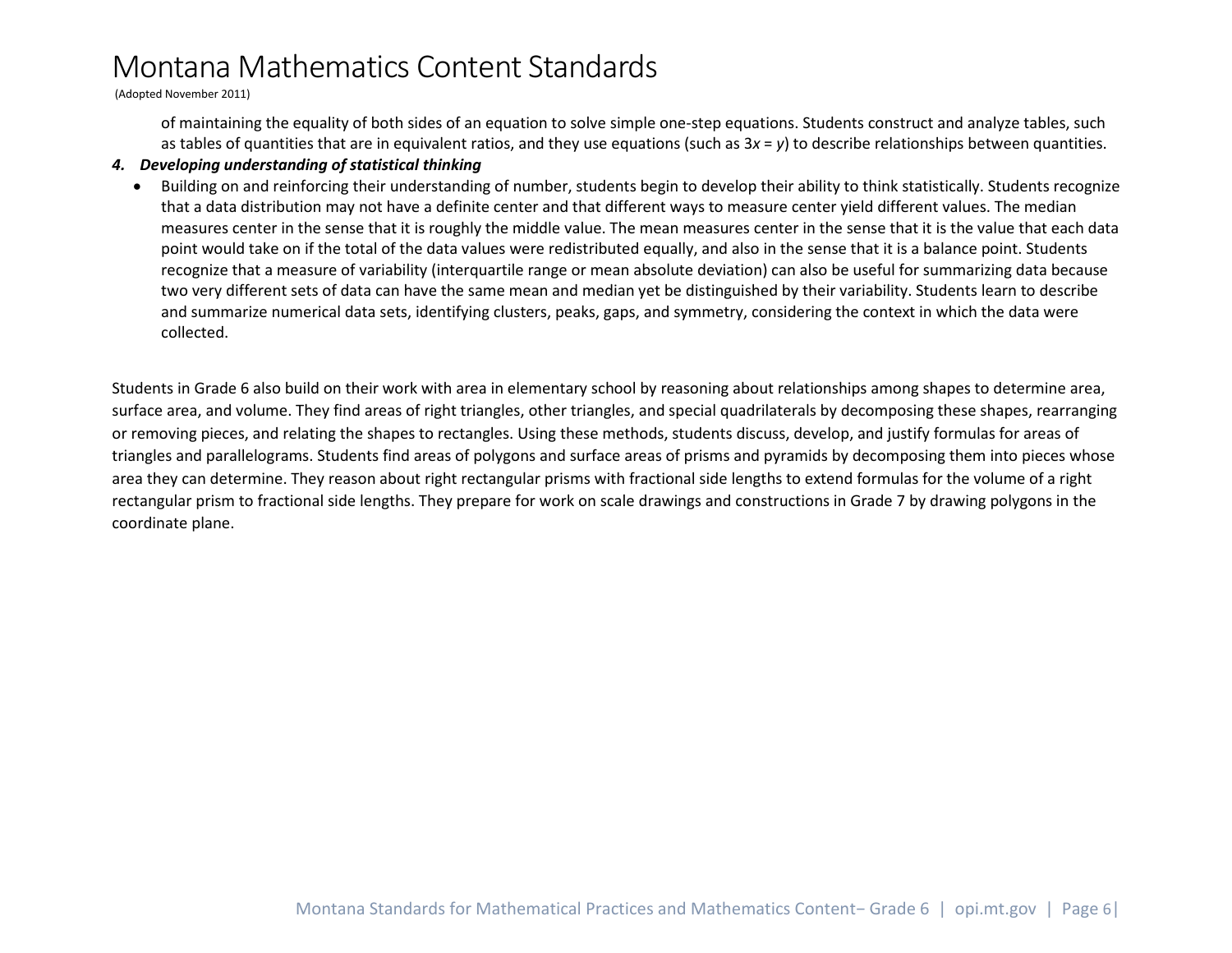(Adopted November 2011)

## <span id="page-6-0"></span>GRADE 6 STANDARDS

## <span id="page-6-1"></span>Ratios and Proportional Relationship (RP)

*Understand ratio concepts and use ratio reasoning to solve problems.*

- Understand the concept of a ratio and use ratio language to describe a ratio relationship between two quantities. For example, "The ratio of wings to beaks in the bird house at the zoo was 2:1, because for every 2 wings there was 1 beak." "For every vote candidate A received, candidate C received nearly three votes." (6.RP.1)
- Understand the concept of a unit rate *a*/*b* associated with a ratio *a*:*b* with *b* ≠ 0, and use rate language in the context of a ratio relationship. For example, "This recipe has a ratio of 3 cups of flour to 4 cups of sugar, so there is 3/4 cup of flour for each cup of sugar." "We paid \$75 for 15 hamburgers, which is a rate of \$5 per hamburger." [Expectations for unit rates in this grade are limited to non-complex fractions.] (6.RP.2)
- Use ratio and rate reasoning to solve real-world and mathematical problems from a variety of cultural contexts, including those of Montana American Indians, e.g., by reasoning about tables of equivalent ratios, tape diagrams, double number line diagrams, or equations.
	- o Make tables of equivalent ratios relating quantities with whole-number measurements, find missing values in the tables, plot the pairs of values on the coordinate plane. Use tables to compare ratios.
	- o Solve unit rate problems including those involving unit pricing and constant speed. For example, if it took 7 hours to mow 4 lawns, then at that rate, how many lawns could be mowed in 35 hours? At what rate were lawns being mowed? As a contemporary American Indian example, it takes at least 16 hours to bead a Crow floral design on moccasins for two children. How many pairs of moccasins can be completed in 72 hours?
	- o Find a percent of a quantity as a rate per 100 (e.g., 30% of a quantity means 30/100 times the quantity); solve problems involving finding the whole, given a part and the percent.
	- o Use ratio reasoning to convert measurement units; manipulate and transform units appropriately when multiplying or dividing quantities. (6.RP.3)

## <span id="page-6-2"></span>The Number System (NS)

*Apply and extend previous understandings of multiplication and division to divide factions by fractions.*

• Interpret and compute quotients of fractions and solve word problems involving division of fractions by fractions, e.g., by using visual fraction models and equations to represent the problem. For example, create a story context for  $(2/3) \div (3/4)$  and use a visual fraction model to show the quotient; use the relationship between multiplication and division to explain that  $(2/3) \div (3/4) = 8/9$ because 3/4 of 8/9 is 2/3. (In general, (*a*/*b*) ÷ (*c*/*d*) = *ad*/*bc*.) How much chocolate will each person get if 3 people share 1/2 lb of chocolate equally? How many 3/4-cup servings are in 2/3 of a cup of yogurt? How wide is a rectangular strip of land with length 3/4 mi and area 1/2 square mi? (6.NS.1)

*Compute fluently with multi-digit numbers and find common factors and multiples.*

- Fluently divide multi-digit numbers using the standard algorithm. (6.NS.2)
- Fluently add, subtract, multiply, and divide multi-digit decimals using the standard algorithm for each operation. (6.NS.3)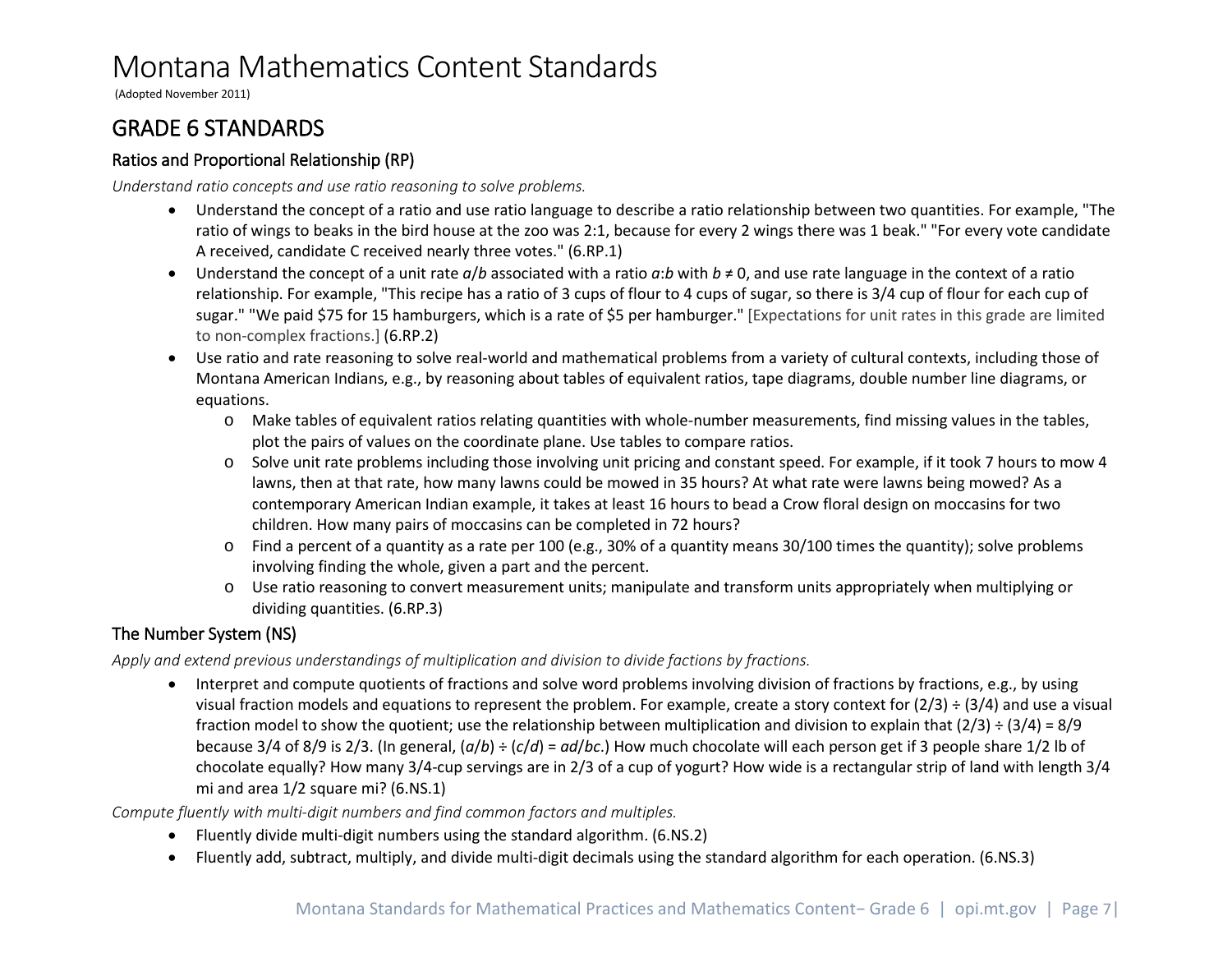(Adopted November 2011)

• Find the greatest common factor of two whole numbers less than or equal to 100 and the least common multiple of two whole numbers less than or equal to 12. Use the distributive property to express a sum of two whole numbers 1-100 with a common factor as a multiple of a sum of two whole numbers with no common factor. For example, express 36 + 8 as 4 (9 + 2). (6.NS.4)

#### *Apply and extend previous understandings of numbers to the system of rational numbers.*

- Understand that positive and negative numbers are used together to describe quantities having opposite directions or values (e.g., temperature above/below zero, elevation above/below sea level, credits/debits, positive/negative electric charge); use positive and negative numbers to represent quantities in real-world contexts, explaining the meaning of 0 in each situation. (6.NS.5)
- Understand a rational number as a point on the number line. Extend number line diagrams and coordinate axes familiar from previous grades to represent points on the line and in the plane with negative number coordinates.
	- $\circ$  Recognize opposite signs of numbers as indicating locations on opposite sides of 0 on the number line; recognize that the opposite of the opposite of a number is the number itself, e.g.,  $-(-3) = 3$ ; that 0 is its own opposite.
	- o Understand signs of numbers in ordered pairs as indicating locations in quadrants of the coordinate plane and recognize that when two ordered pairs differ only by signs, the locations of the points are related by reflections across one or both axes.
	- o Find and position integers and other rational numbers on a horizontal or vertical number line diagram; find and position pairs of integers and other rational numbers on a coordinate plane. (6.NS.6)
- Understand ordering and absolute value of rational numbers.
	- o Interpret statements of inequality as statements about the relative position of two numbers on a number line diagram. For example, interpret -3 > -7 as a statement that -3 is located to the right of -7 on a number line oriented from left to right.
	- $\circ$  Write, interpret, and explain statements of order for rational numbers in real-world contexts. For example, write -3 $\degree$ C > -7 $\degree$ C to express the fact that -3 $^{\circ}$ C is warmer than -7 $^{\circ}$ C.
	- o Understand the absolute value of a rational number as its distance from 0 on the number line; interpret absolute value as magnitude for a positive or negative quantity in a real-world situation. For example, for an account balance of -30 dollars, write  $|-30| = 30$  to describe the size of the debt in dollars.
	- o Distinguish comparisons of absolute value from statements about order. For example, recognize that an account balance less than -30 dollars represents a debt greater than 30 dollars. (6.NS.7)
- Solve real-world and mathematical problems from a variety of cultural contexts, including those of Montana American Indians, by graphing points in all four quadrants of the coordinate plane. Include use of coordinates and absolute value to find distances between points with the same first coordinate or the same second coordinate. (6.NS.8)

## <span id="page-7-0"></span>Expressions and Equations (EE)

*Apply and extend previous understandings of arithmetic to algebraic expressions.*

- Write and evaluate numerical expressions involving whole-number exponents. (6.EE.1)
- Write, read, and evaluate expressions in which letters stand for numbers.
	- o Write expressions that record operations with numbers and with letters standing for numbers. For example, express the calculation "subtract *y* from 5" as 5 – *y*.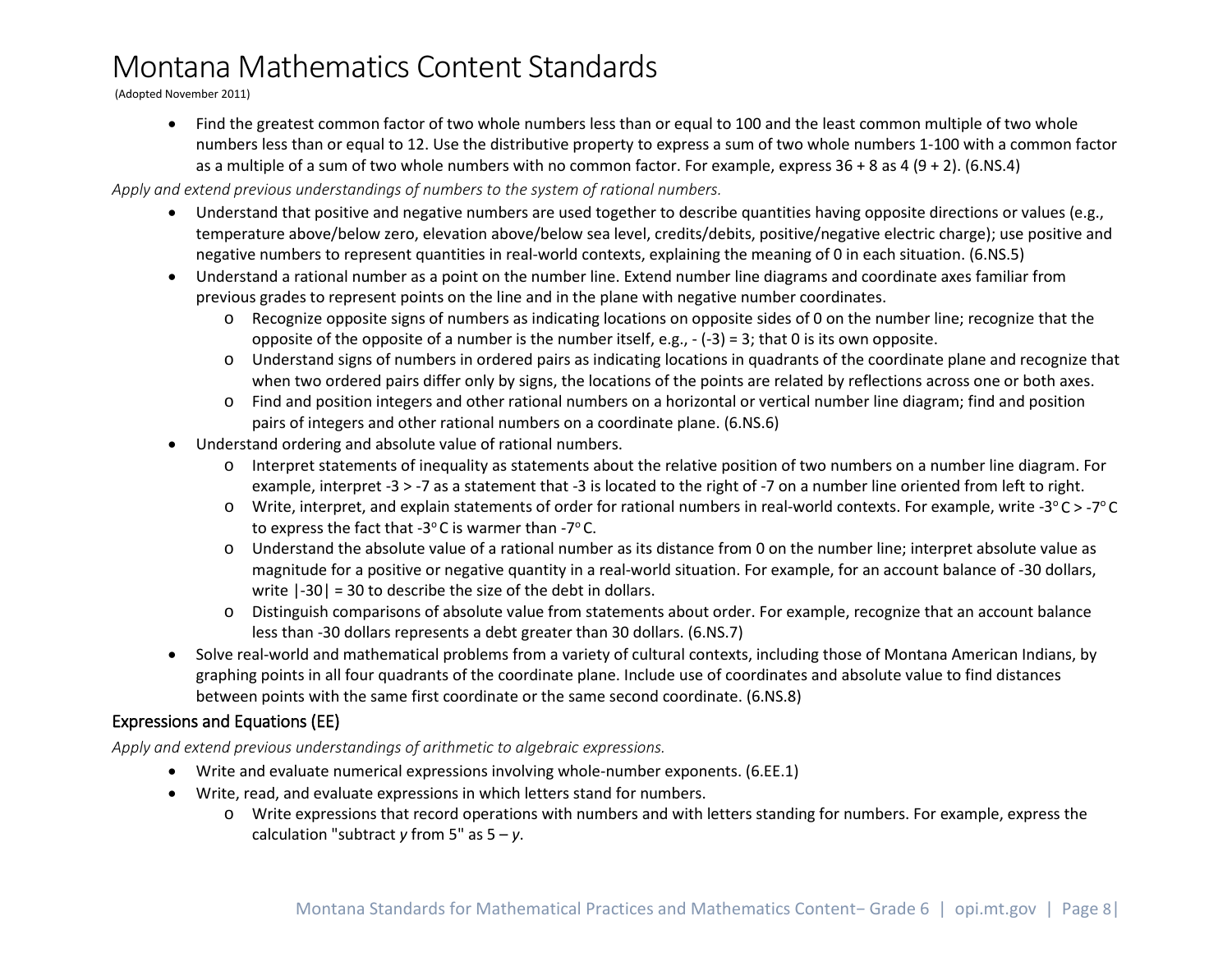(Adopted November 2011)

- o Identify parts of an expression using mathematical terms (sum, term, product, factor, quotient, coefficient); view one or more parts of an expression as a single entity. For example, describe the expression  $2(8 + 7)$  as a product of two factors; view  $(8 + 7)$  as both a single entity and a sum of two terms.
- o Evaluate expressions at specific values of their variables. Include expressions that arise from formulas used in real-world problems. Perform arithmetic operations, including those involving whole-number exponents in the conventional order when there are no parentheses to specify a particular order (Order of Operations). For example, use the formulas *V* = *s*<sup>3</sup> and  $A = 6 s<sup>2</sup>$  to find the volume and surface area of a cube with sides of length  $s = ½$ . (6.EE.2)
- Apply the properties of operations to generate equivalent expressions. For example, apply the distributive property to the expression 3 (2 + *x*) to produce the equivalent expression 6 + 3*x*; apply the distributive property to the expression 24*x* + 18*y* to produce the equivalent expression 6 (4*x* + 3*y*); apply properties of operations to *y* + *y* + *y* to produce the equivalent expression 3*y*. (6.EE.3)
- Identify when two expressions are equivalent (i.e., when the two expressions name the same number regardless of which value is substituted into them). For example, the expressions *y* + *y* + *y* and 3*y* are equivalent because they name the same number regardless of which number *y* stands for. (6.EE.4)

*Reason about and solve one-variable equations and inequalities.* 

- Understand solving an equation or inequality as a process of answering a question: which values from a specified set, if any, make the equation or inequality true? Use substitution to determine whether a given number in a specified set makes an equation or inequality true. (6.EE.5)
- Use variables to represent numbers and write expressions when solving a real-world or mathematical problem; understand that a variable can represent an unknown number, or, depending on the purpose at hand, any number in a specified set. (6.EE.6)
- Solve real-world and mathematical problems by writing and solving equations of the form  $x + p = q$  and  $px = q$  for cases in which p, q, and *x* are all nonnegative rational numbers. (6.EE.7)
- Write an inequality of the form *x* > *c* or *x* < *c* to represent a constraint or condition in a real-world or mathematical problem. Recognize that inequalities of the form *x* > *c* or *x* < *c* have infinitely many solutions; represent solutions of such inequalities on number line diagrams. (6.EE.8)

*Represent and analyze quantitative relationships between dependent and independent variables.*

• Use variables to represent two quantities in a real-world problem from a variety of cultural contexts, including those of Montana American Indians, that change in relationship to one another; write an equation to express one quantity, thought of as the dependent variable, in terms of the other quantity, thought of as the independent variable. Analyze the relationship between the dependent and independent variables using graphs and tables, and relate these to the equation. For example, in a problem involving motion at constant speed, list and graph ordered pairs of distances and times, and write the equation d = 65t to represent the relationship between distance and time (6.EE.9)

## <span id="page-8-0"></span>Geometry (G)

*Solve real-world and mathematical problems involving area, surface area, and volume.*

• Find the area of right triangles, other triangles, special quadrilaterals, and polygons by composing into rectangles or decomposing into triangles and other shapes; apply these techniques in the context of solving real-world and mathematical problems within